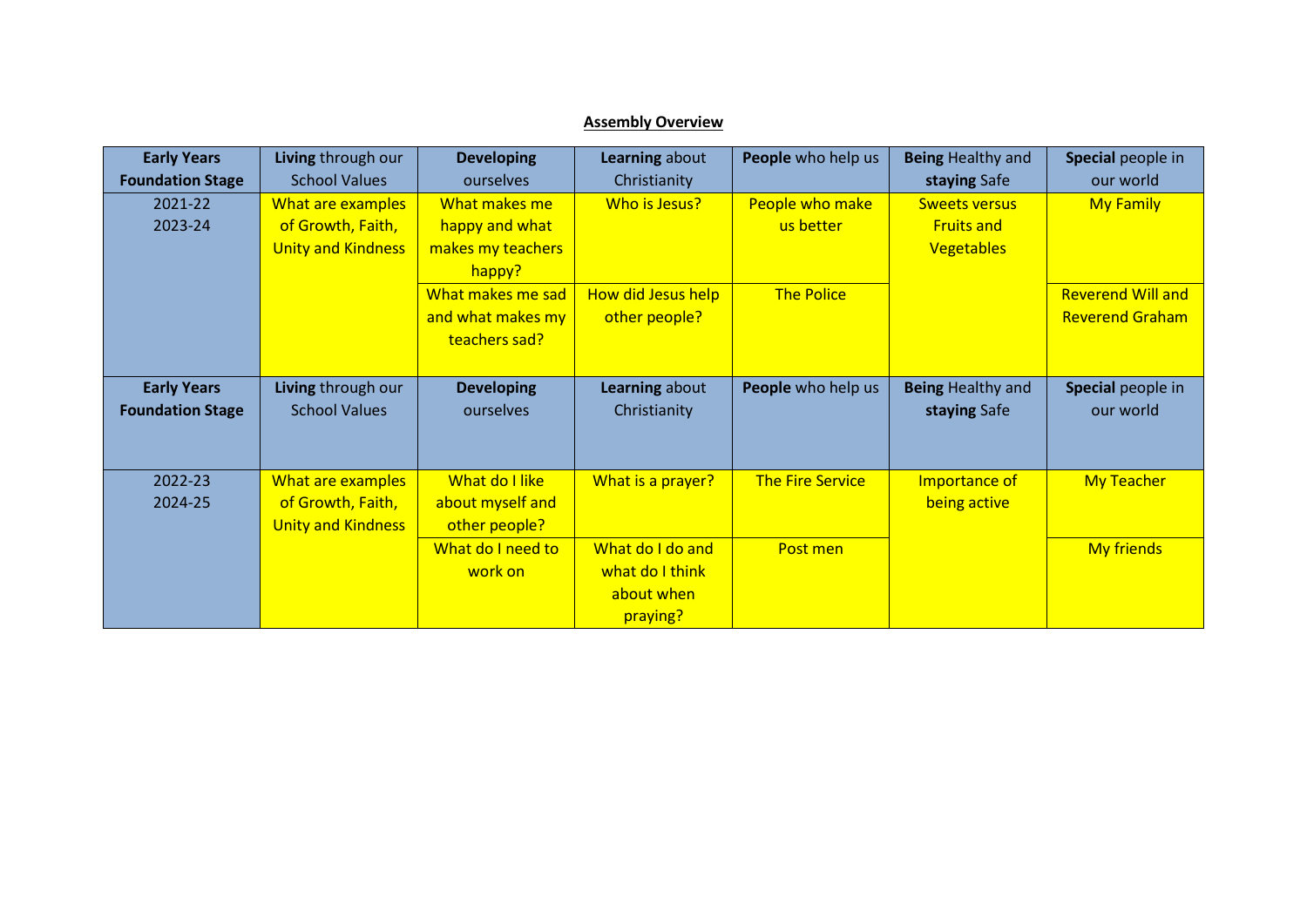| <b>Key Stage 1</b> | Living through our      | <b>Developing</b>     | Learning about our | <b>Being Healthy and</b> | <b>Becoming well</b>  | <b>Celebrating</b>    |
|--------------------|-------------------------|-----------------------|--------------------|--------------------------|-----------------------|-----------------------|
|                    | <b>School Values</b>    | ourselves             | community          | staying Safe             | rounded citizens      | explorers             |
|                    |                         |                       |                    |                          | and understanding     |                       |
|                    |                         |                       |                    |                          | <b>British Values</b> |                       |
| 2021-22            | <b>What does Growth</b> | Do I believe in       | Travel in our      | Can I keep safe in       | Why do we have        | <b>Matthew Henson</b> |
| 2023-24            | mean?                   | myself?               | community (The     | my house and when        | rules?                |                       |
|                    |                         |                       | London             | I am in the kitchen?     |                       |                       |
|                    | <b>What does Faith</b>  | Am I able to deal     | Underground)       | People around me:        |                       | <b>Neil Armstrong</b> |
|                    | mean?                   | with difficult times? |                    | Who are strangers        |                       |                       |
|                    |                         |                       |                    | and who do I trust?      |                       |                       |
|                    | <b>What does Unity</b>  |                       | Places in our      | How can I stay safe      | What different        | <b>Amelia Earhart</b> |
|                    | mean?                   |                       | community          | but still enjoy          | services do we have   |                       |
|                    |                         |                       |                    | fireworks?               | and what do they      |                       |
|                    | What does               | Do I work hard to     |                    | What foods are           | do?                   | <b>Tenzing Norgay</b> |
|                    | Kindness mean?          | learn?                |                    | good for me?             |                       |                       |
|                    | When should I use       | What are the          | What if someone or | Am I respectful          | What are the          | Smartie the           |
|                    | the internet?           | SMART rules for E-    | a website or app   | when I am talking        | SMART rules for E-    | Penguin               |
|                    |                         | Safety?               | asks for my money? | online?                  | Safety?               |                       |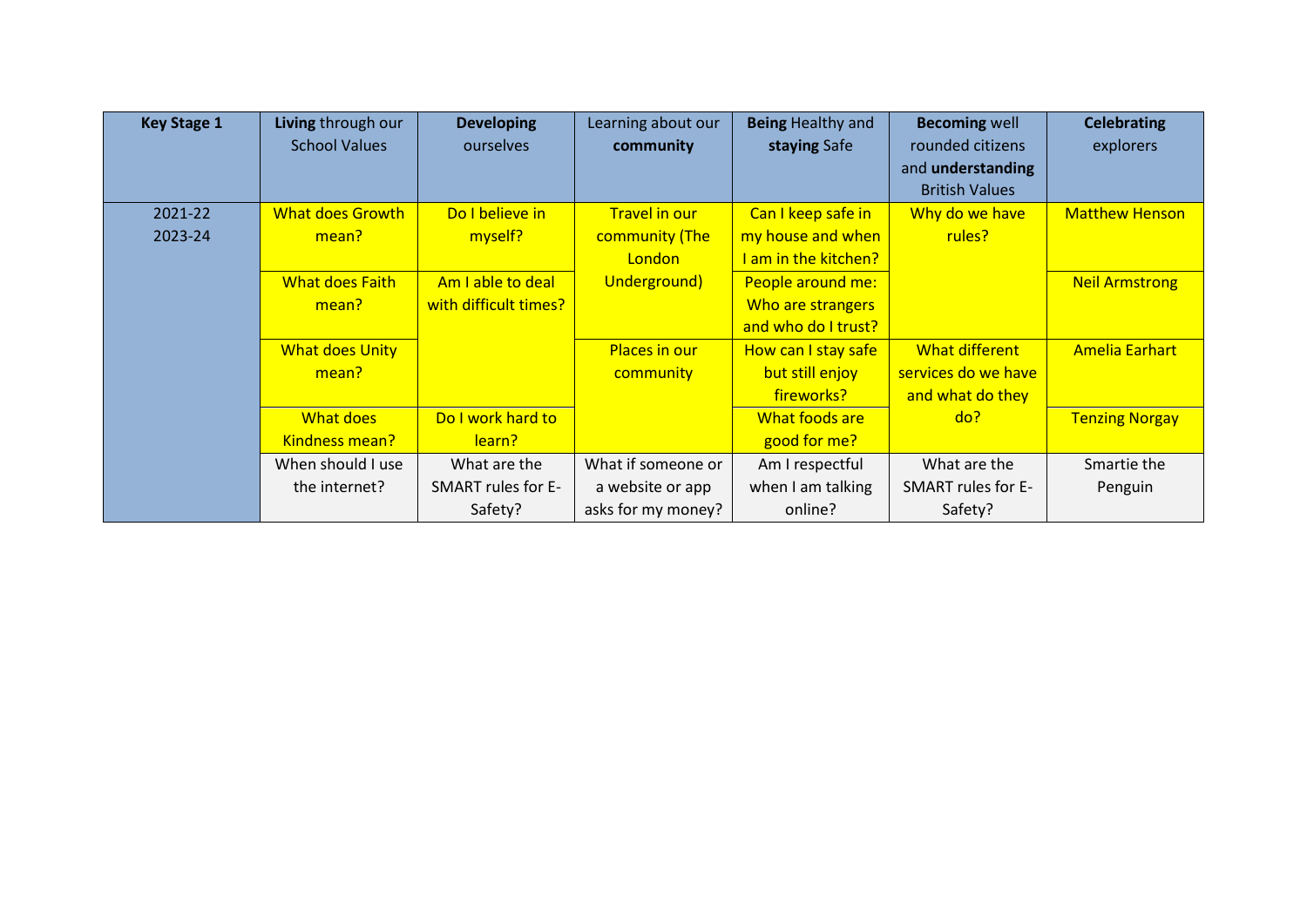| <b>Key Stage 1</b> | Living through our        | <b>Developing</b>  | Learning about our         | <b>Being Healthy and</b> | <b>Becoming well</b>  | <b>Celebrating saints</b>   |
|--------------------|---------------------------|--------------------|----------------------------|--------------------------|-----------------------|-----------------------------|
|                    | <b>School Values</b>      | ourselves          | community                  | staying Safe             | rounded citizens      |                             |
|                    |                           |                    |                            |                          | and understanding     |                             |
|                    |                           |                    |                            |                          | <b>British Values</b> |                             |
| 2022-23            | What is our mission       | Can I set myself   | People in our              | Do I know what           | Why do different      | <b>St George (England)</b>  |
| 2024-25            | statement?                | goals to work      | community                  | dangers there are in     | people follow         |                             |
|                    |                           | towards?           |                            | my home and in the       | different religions?  |                             |
|                    |                           |                    |                            | kitchen?                 |                       |                             |
|                    | How do we show            |                    | <b>Celebrations in our</b> | How do I keep safe       |                       | <b>St Andrews</b>           |
|                    | Growth, Faith,            |                    | community                  | when crossing the        |                       | (Scotland)                  |
|                    | <b>Unity and Kindness</b> |                    |                            | road?                    |                       |                             |
|                    | in everything we          | Do I celebrate my  |                            | How can I keep safe      | What are the          | <b>St David (Wales)</b>     |
|                    | do?                       | differences?       |                            | while enjoying           | different religions   |                             |
|                    |                           |                    |                            | sparklers?               | in the world and is   |                             |
|                    |                           |                    |                            | What foods help          | there a correct one   | <b>St Patrick (Ireland)</b> |
|                    |                           |                    |                            | me grow?                 | to follow?            |                             |
|                    | When should I use         | What are the       | What if someone or         | Am I respectful          | What are the          | Smartie the                 |
|                    | the internet?             | SMART rules for E- | a website or app           | when I am talking        | SMART rules for E-    | Penguin                     |
|                    |                           | Safety?            | asks for my money?         | online?                  | Safety?               |                             |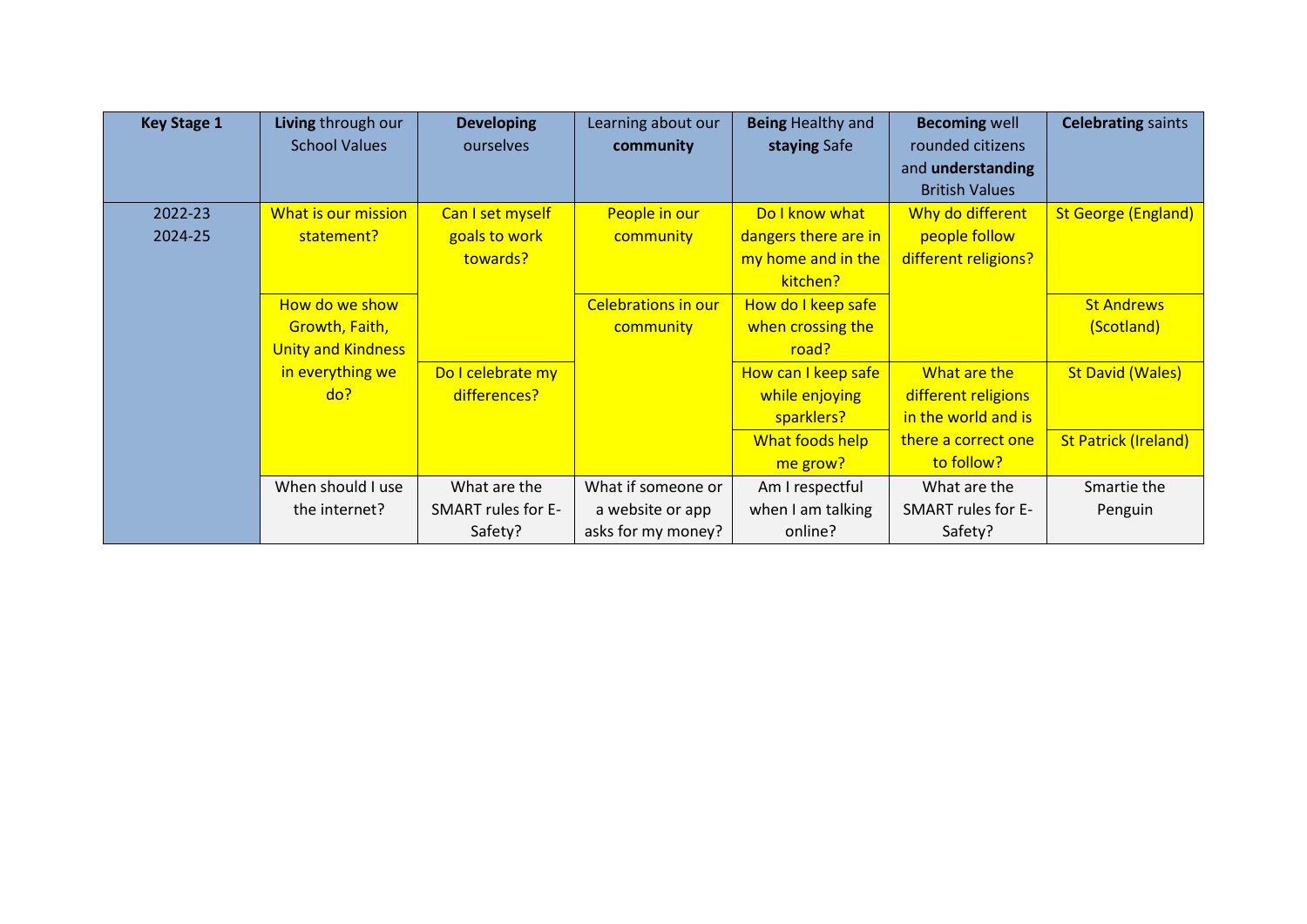| <b>Lower KS2</b> | Living through our        | <b>Developing</b>   | Learning about     | <b>Being Healthy and</b> | <b>Becoming well</b>  | <b>Celebrating nurses</b> |
|------------------|---------------------------|---------------------|--------------------|--------------------------|-----------------------|---------------------------|
|                  | <b>School Values</b>      | ourselves           | <b>Finance</b>     | staying Safe             | rounded citizens      |                           |
|                  |                           |                     |                    |                          | and understanding     |                           |
|                  |                           |                     |                    |                          | <b>British Values</b> |                           |
| 2021-22          | In what different         | Can I celebrate my  | What is money?     | Do I understand          | What are human        | <b>Mary Seacole</b>       |
| 2023-24          | ways do we grow?          | strengths?          |                    | how to be safe with      | rights?               |                           |
|                  |                           |                     |                    | electricity?             |                       |                           |
|                  | How does our faith        | Am I a confident    | What do people     | What road dangers        | Why do people         | <b>Florence</b>           |
|                  | help us to act?           | person?             | spend money on?    | should I be aware        | leave the place they  | Nightingale               |
|                  |                           |                     |                    | of?                      | live to live in       |                           |
|                  |                           |                     |                    |                          | another place?        |                           |
|                  | What is meant by          | How do I learn from | Why do people save |                          | How do laws keep      | <b>Edith Cavell</b>       |
|                  | unity is strength?        | my mistakes?        | money?             |                          | people safe?          |                           |
|                  | Is it ever difficult to   |                     |                    | What is bonfire          | What is the role of   | <b>NHS nurses</b>         |
|                  | be kind?                  |                     |                    | night and how do I       | charities in society? |                           |
|                  |                           |                     |                    | stay safe while          |                       |                           |
|                  |                           |                     |                    | enjoying it?             |                       |                           |
|                  | What are the              | What does the       | What should you    | Do I understand          | Why is it important   | What are the              |
|                  | <b>SMART rules for E-</b> | internet            | think about before | cyber-bullying and I     | to talk with respect  | dangers of social         |
|                  | Safety?                   | remember?           | sharing online?    | do I know what do        | online?               | media online?             |
|                  |                           |                     |                    | if it is happening?      |                       |                           |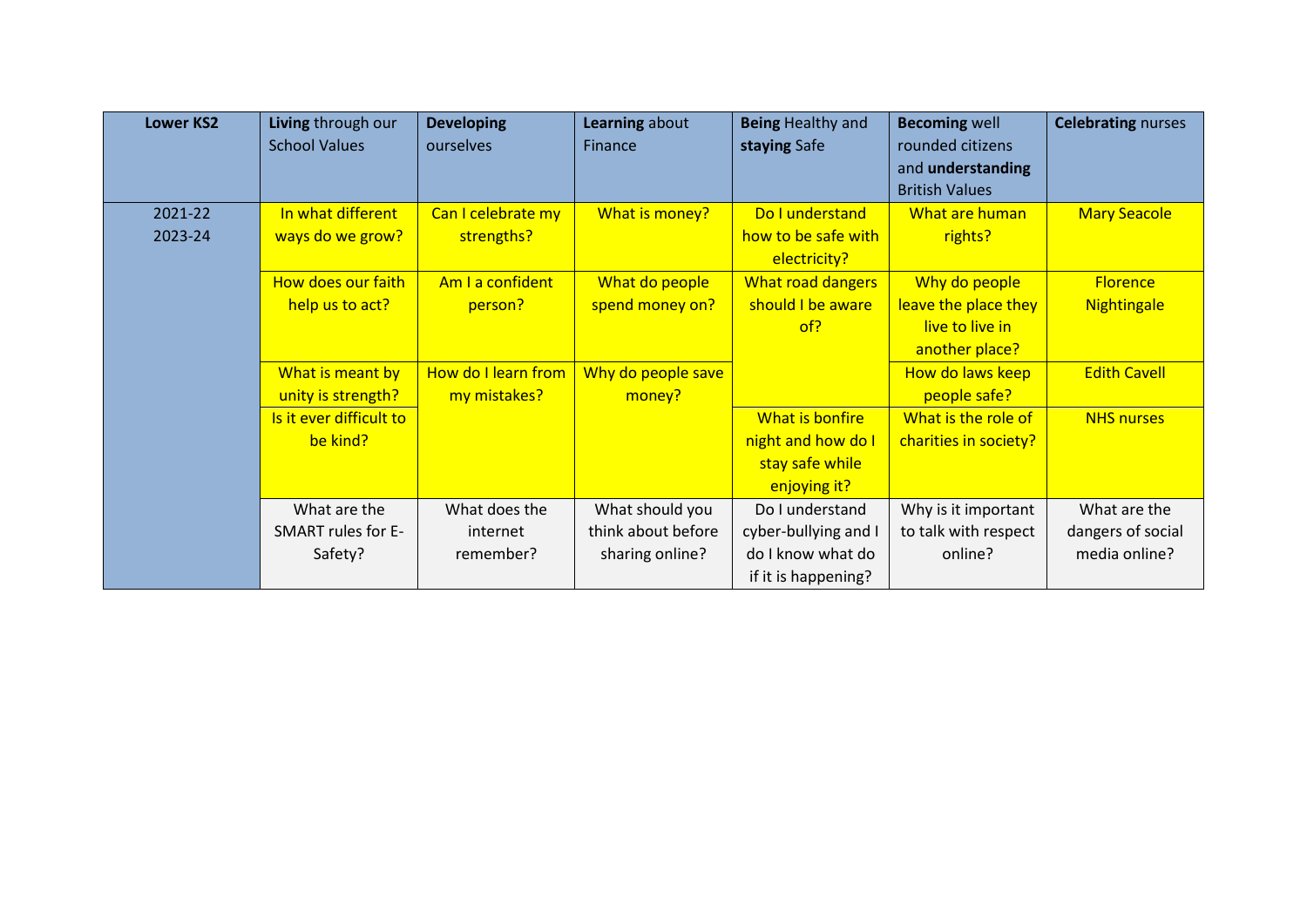| <b>Lower KS2</b> | Living through our        | <b>Developing</b>    | Learning about       | <b>Being Healthy and</b> | <b>Becoming well</b>  | <b>Celebrating nurses</b> |
|------------------|---------------------------|----------------------|----------------------|--------------------------|-----------------------|---------------------------|
|                  | <b>School Values</b>      | ourselves            | Finance              | staying Safe             | rounded citizens      |                           |
|                  |                           |                      |                      |                          | and understanding     |                           |
|                  |                           |                      |                      |                          | <b>British Values</b> |                           |
| 2022-23          | What is our mission       | Can I evaluate goals | What is the value of | What kind of             | How do I show         | <b>Alexander Fleming</b>  |
| 2024-25          | statement?                | set and consider     | a bank card?         | exercise helps me        | tolerance when I      |                           |
|                  |                           | reasons for success  |                      | to be healthy?           | don't want to?        |                           |
|                  |                           | as well as reasons   |                      |                          |                       |                           |
|                  |                           | for not succeeding?  |                      |                          |                       |                           |
|                  | How do we show            | Can I set new,       | How do I save        | Why is sleep             | What does freedom     | <b>Sarah Gilbert and</b>  |
|                  | Growth, Faith,            | thought through      | money and why        | important to well        | mean?                 | <b>Catherine Green</b>    |
|                  | <b>Unity and Kindness</b> | targets?             | would I do it?       | being?                   |                       |                           |
|                  | in everything we          | How do you           | Why do people        | Do I know what to        | What do people do     | <b>Louis Pasteur</b>      |
|                  | do?                       | become an expert     | share money and      | do if there is a fire?   | and what do they      |                           |
|                  |                           | in something?        | how does it help     | What different           | achieve with the      | <b>Marie Curie</b>        |
|                  |                           |                      | others?              | types of foods make      | freedoms we have      |                           |
|                  |                           |                      |                      | up a healthy plate?      | and enjoy?            |                           |
|                  | What are the              | What does the        | What should you      | Do I understand          | Why is it important   | What are the              |
|                  | SMART rules for E-        | internet             | think about before   | cyber-bullying and I     | to talk with respect  | dangers of social         |
|                  | Safety?                   | remember?            | sharing online?      | do I know what do        | online?               | media online?             |
|                  |                           |                      |                      | if it is happening?      |                       |                           |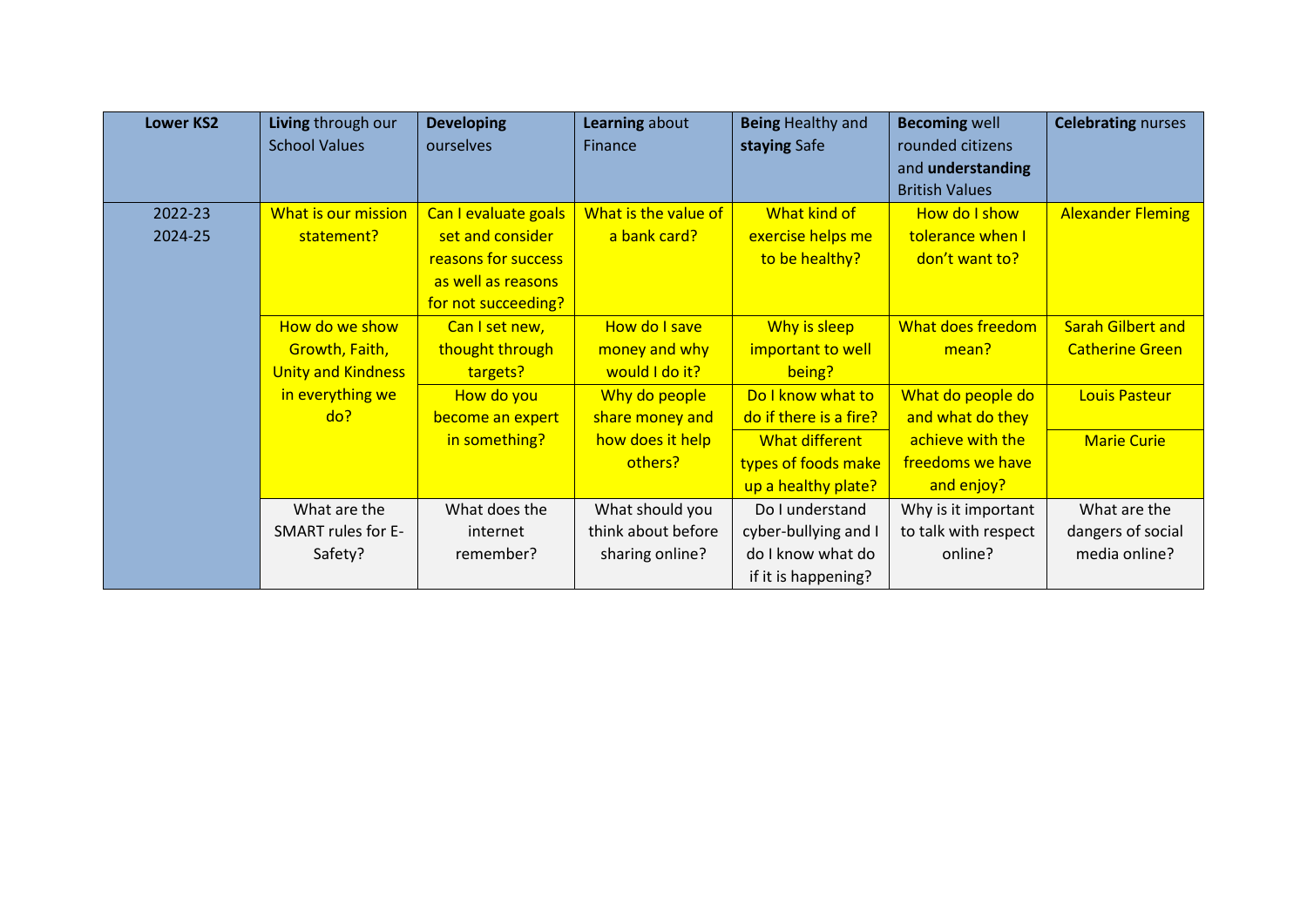| <b>Upper KS2</b> | Living through our   | <b>Developing</b> | Learning about           | <b>Being Healthy and</b> | <b>Becoming well</b>    | <b>Celebrating</b>        |
|------------------|----------------------|-------------------|--------------------------|--------------------------|-------------------------|---------------------------|
|                  | <b>School Values</b> | ourselves         | <b>Finance</b>           | staying Safe             | rounded citizens        | pioneers for justice      |
|                  |                      |                   |                          |                          | and understanding       |                           |
|                  |                      |                   |                          |                          | <b>British Values</b>   |                           |
| 2021-22          | Is growth easy?      | What are          | <b>Should I save</b>     | What do I do if a        | Do I understand the     | <b>Martin Luther King</b> |
| 2023-24          |                      | qualifications?   | money or should I        | stranger asks me         | role of parliament      |                           |
|                  |                      |                   | spend it?                | something that           | as an important cog     |                           |
|                  |                      |                   |                          | makes me feel            | in our democracy?       |                           |
|                  |                      |                   |                          | uncomfortable?           |                         |                           |
|                  | Is faith ever        | What is a CV?     | <b>What happens if I</b> | What quantities of       | How are laws made       | <b>Emeline Pankhurst</b>  |
|                  | difficult?           |                   | lose my money?           | food should I eat        | and who makes           |                           |
|                  |                      |                   |                          | and how is this          | them?                   |                           |
|                  |                      |                   |                          | related to activity?     |                         |                           |
|                  | Is unity comforting? | What is a career  | Where is it safe to      | How do I keep            | How does the            | Ghandi                    |
|                  |                      | and how do I      | keep my money?           | myself safe while        | <b>House of Commons</b> |                           |
|                  |                      | choose one?       |                          | also enjoying new        | ensure laws are         |                           |
|                  |                      |                   |                          | levels of                | enforced fairly?        |                           |
|                  |                      |                   |                          | independence?            |                         |                           |
|                  | Is kindness earned   |                   |                          | <b>How does exercise</b> | How can we most         | <b>Malala Yousafzai</b>   |
|                  | by others?           |                   |                          | impact on my             | effectively help        |                           |
|                  |                      |                   |                          | wellbeing?               | people in society?      |                           |
|                  | What should I think  | How do I protect  | What is a digital        | Do I understand          | How do I deal with      | How do I know if          |
|                  | about before I       | my information    | footprint?               | cyber-bullying and I     | SPAM?                   | information online        |
|                  | share information    | online?           |                          | do I know what do        |                         | is credible or not?       |
|                  | online?              |                   |                          | if it is happening?      |                         |                           |